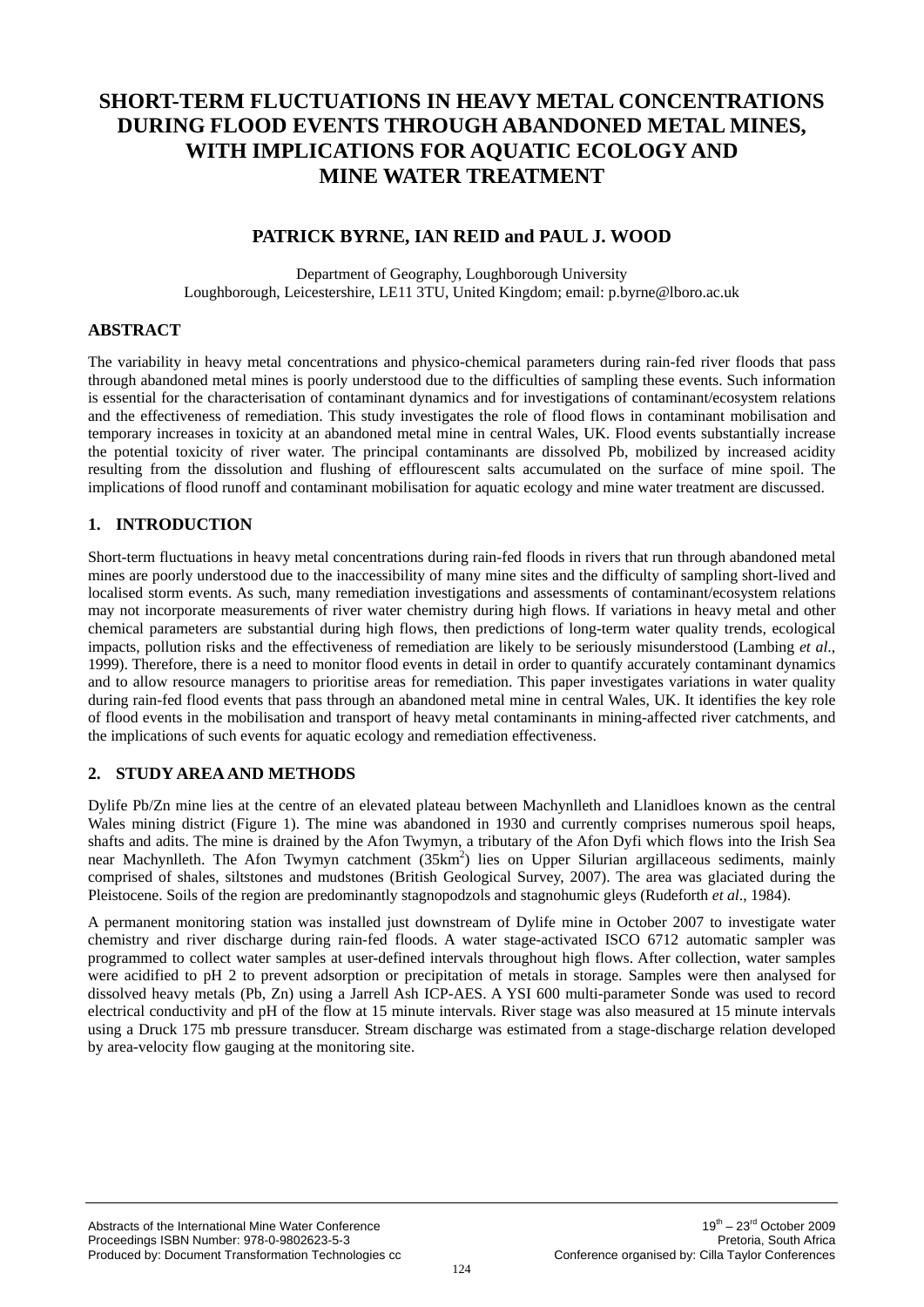

Figure 1. Map of central Wales mining district showing location of study catchment and Dylife mine

# **3. RESULTS AND DISCUSSION**

### **Baseline Water Quality Patterns**

Figure 2 illustrates dissolved Pb and Zn concentrations in the Afon Twymyn, measured at multiple sampling locations along the river during steady discharges that prevailed on three occasions in 2007/08. There exists a clear pattern of 'clean' upstream control sites and heavily contaminated mine sites. At the mine, both Pb and Zn fail to meet EU Environmental Quality Standards (EQSs) for surface waters. In the case of Zn, maximum concentrations are eight times greater than the EQS for this reach (Figure 2b). Mean baseline metal concentrations at the monitoring station during this sampling period were 269 µg/l Pb and 1 044 µg/l Zn. Both metals attenuate relatively quickly downstream of the mine due to both dilution by uncontaminated tributary water and precipitation/adsorption reactions. Pb, in particular, sorbs strongly to many mineral surfaces, including Fe, Mn and Al oxides. However, Zn remains elevated above the EQS for at least 15 km downstream of Dylife mine due to its greater mobility in river systems.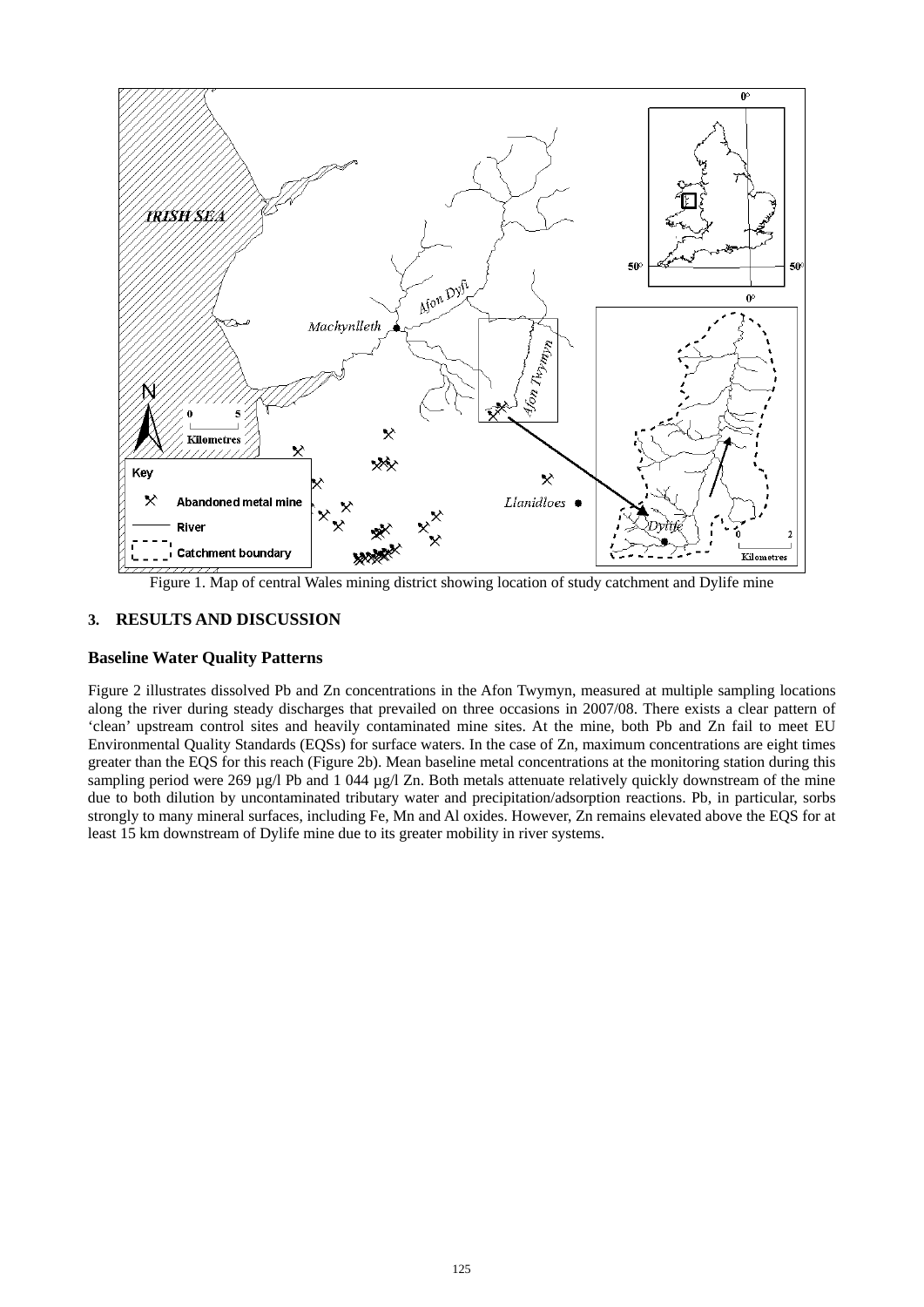

Figure 2. Dissolved a) lead and b) zinc concentrations as a function of distance (logarithmic scale) along the Afon Twymyn. Data represent mean values from three sampling occasions (March, June, October) in 2007/08.

#### **Flood Event Water Quality Patterns**

Figure 3 illustrates rainfall, stream discharge and water quality data for two flood events, one in July (Event 1) and the other in September 2008 (Event 2). Significantly, both events were preceded for 2 weeks by predominantly dry weather. Pre-event stream discharge at the mine was  $0.103 \text{ m}^3/\text{s}$  and  $0.074 \text{ m}^3/\text{s}$  in Event 1 and Event 2, respectively. Peak storm discharge was  $0.435 \text{ m}^3/\text{s}$  and  $0.465 \text{ m}^3/\text{s}$ , respectively.

Both events are characterised by highly-elevated dissolved heavy metal concentrations on the rising limb of the hydrograph, prior to peak storm discharge, the so-called 'first flush' effect. Peak Pb concentrations of 5 000 µg/l (Figure 3a) and 1 300 µg/l (Figure 3b) are far in excess of the mean concentration (269 µg/l Pb) observed in routine baseline sampling, when Zn was, quantitatively, the main contaminant (Figure 2). This would suggest that Pb, which is far more toxic than Zn to aquatic organisms, is highly mobile during flood events. Marked clockwise hysteresis in the relation between metal concentration and flow, with maximum concentrations reached before peak discharge, suggests that a surface source of metals is the primary origin for the spike of the contamination. The peak Zn concentration of 1 791  $\mu$ g/l in Event 1 is greater than the mean baseline concentration (1 044  $\mu$ g/l Zn). However, peak Zn concentration in Event 2 (692 µg/l) falls well below the baseline mean. Lower Pb and Zn values in Event 2 are likely to reflect the progressive exhaustion of readily oxidised metals through the summer and autumn, an effect which has been observed elsewhere (Canovas *et al*., 2008).

After the initial peaks in concentration, the levels of both metals attenuate quickly, reaching mean concentrations well below baseline levels for the remainder of the event. Attenuation is principally due to rain-water dilution and the fact that available contaminant has been scavenged in the first flush. The occurrence of peak Fe concentrations after peak discharge (Figure 4) indicates that adsorption onto, or precipitation with, Fe solids may have been a principal toxic metal attenuation mechanism on the falling limb of the hydrograph. The rising limb of both runoff events coincides with drops in stream pH, indicating inputs of acidity. Decreases in pH were not substantial  $-0.2$  units in Event 1 and 0.3 units in Event 2. However, the maintenance of a steady pH throughout an event is still indicative of inputs of acid since, without mine drainage, dilution with storm runoff would be expected to increase pH (Keith *et al*., 2001).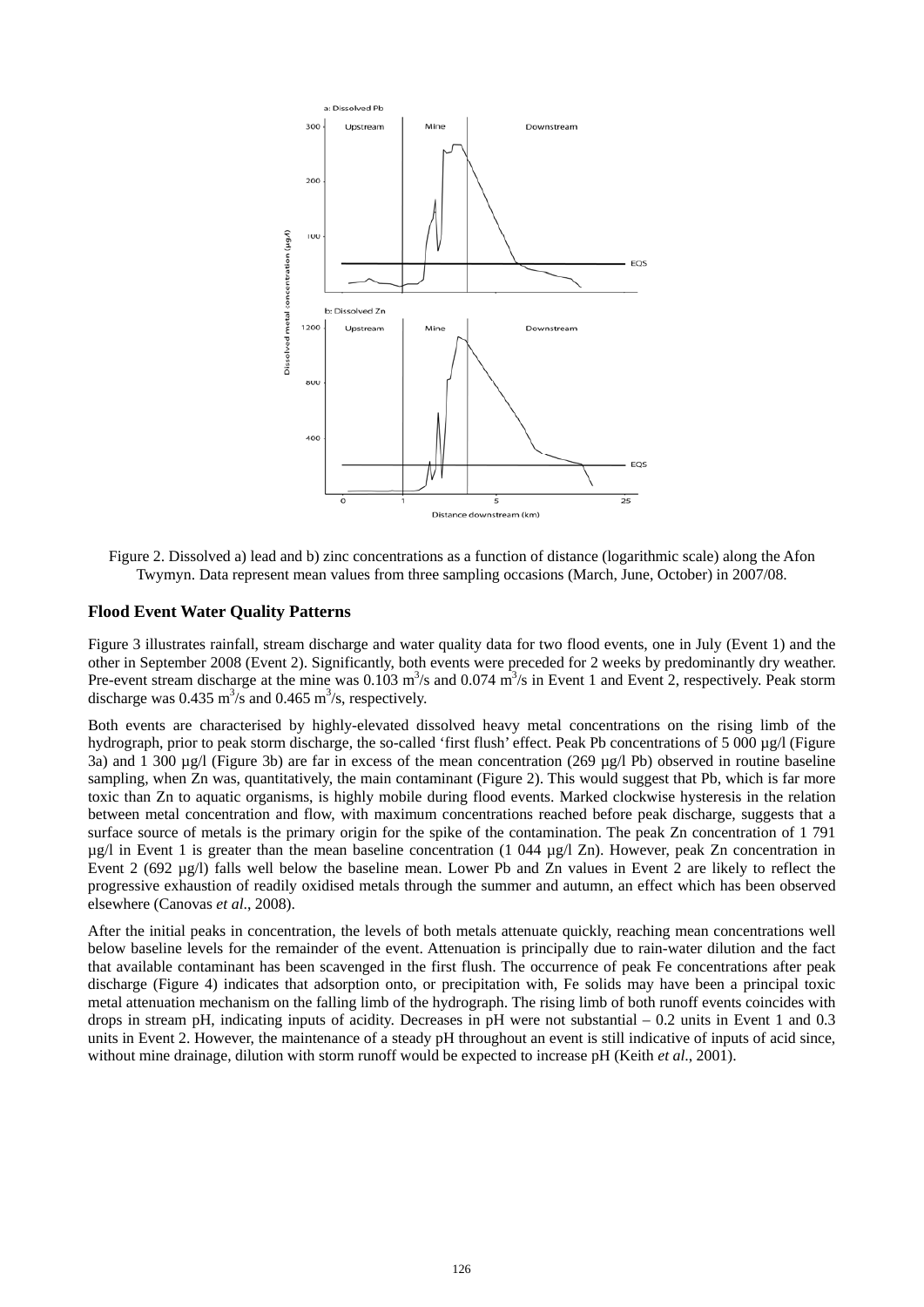

Figure 3. Rainfall, water quality and discharge data for two flood events at Dylife mine in 2008 a) Event 1 (06/07/08) and b) Event 2 (03/09/08)

Increased acidity and heavy metal concentrations during flood events can arise from oxidation of sulphides in rising groundwater emanating from mine portals. It can also have provenance in dissolution of oxidised sulphides accumulated in mine spoil and/or the river bed or its margins. The principal source of metals and acidity during flood events in this study was most likely dissolution of efflourescent salts on the surface of mine spoil. Observations during storm flow identified only one mine opening (a collapsed stope) to discharge into the river. Sampling of mine water emanating from this portal revealed relatively low heavy metal concentrations and circum-neutral pH (Byrne, 2009). Two springs draining the mine spoil, however, revealed highly elevated heavy metal concentrations, significantly greater than baseline values. This suggests that point source contributions from mine workings are of low importance during flood events and that diffuse sources from mine spoil are of greater significance. A further source of metals during these events may have been derived through ion-exchange processes in the bed sediment of the river. Byrne *et al*. (under review) found that the bed sediments of the Afon Twymyn are grossly contaminated with heavy metals. Furthermore, the majority of metals exist in the most mobile, easily exchangeable and carbonate-bound geochemical phases. During flood events, oxidising conditions and/or a drop in stream pH, as was observed in this study, could lead to the release of metals from sediment to the water column. The lack of major fluctuations in metal concentrations after the initial peak concentration suggests that surface materials (mine spoil and river bed/margins) are the only immediate contamination source.

The immediacy of the metal flush suggests that dry antecedent soil moisture conditions were very important prior to both events. The preceding two weeks of dry weather will have increased metal oxidation and availability on the surface of the mine spoil while increasing the soil moisture deficit. The increased soil moisture deficit will have minimised both interflow and deeper seated flows that might otherwise be expected to cause, in wetter months, both lateral sub-surface flows from contaminated soil or spoil and groundwater efflux from the abandoned stope.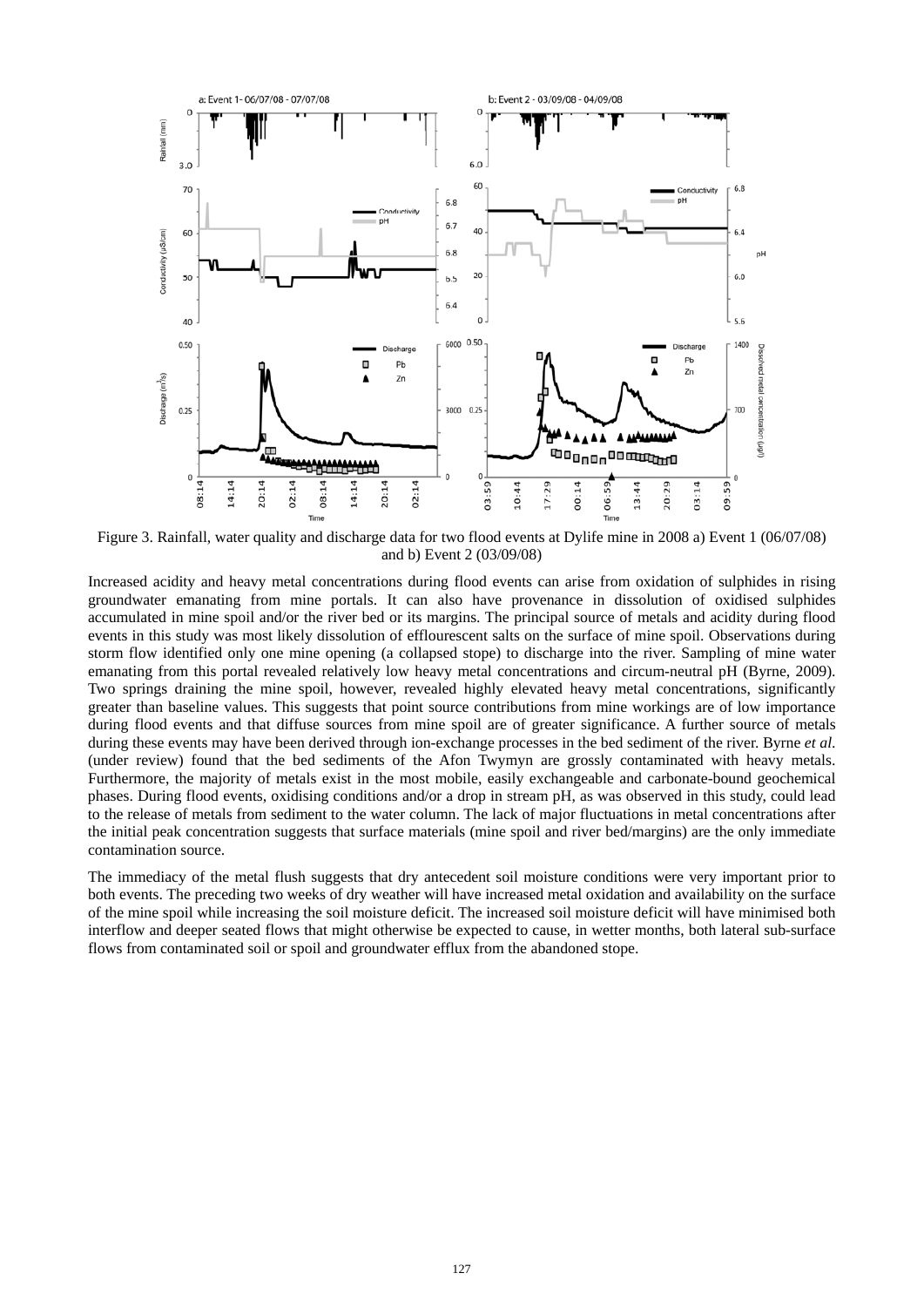

Figure 4. Dissolved iron concentrations during a) Event 1 (06/07/08) and b) Event 2 (03/09/08)

## **Implications for Aquatic Ecology**

This study has demonstrated that flow events increase the potential toxicity of river water in the Afon Twymyn, if only for short periods. Similar occurrences have been recorded elsewhere (Lambing *et al*., 1999; Gammons *et al*., 2005). The principal contaminants in this study were dissolved lead, zinc and increased acidity, derived from the dissolution of efflourescent salts on mine spoil and/or ion-exchange involving river bed material containing displaced tailings. These conditions undoubtedly cause harm to the aquatic community and degrade biological quality. Indeed, poor Shannon-Weiner diversity scores and changes in macroinvertebrate community composition are reported for the Afon Twymyn at Dylife mine (Byrne, 2009). Negative impacts at other abandoned metal mines have included changes in behaviour (e.g. growth cycles, reproduction, competitiveness and predation) and community composition (Gerhardt *et al*., 2005; Armitage *et al*., 2007). Decreases in pH on the rising limb of the flood hydrographs are indicative of acid flushes, however, the level of change is moderated by dilution with increased discharge. The pH as measured in the full flow of the stream is not itself likely to be injurious to benthic organisms, which dwell in the microcosm of near-bed flow where temporary reduction in pH may well be deleterious.

A variety of studies have measured the impact of mine water contaminants on benthic macroinvertebrate and fish populations under long-term steady-flow conditions. However, predicted increases in the frequency and magnitude of floods across Europe due to climate change have the potential to introduce greater amounts of mine waste into river systems and further degrade biological quality. Therefore, understanding the potential toxicological impacts of high river flows will be important in the achievement of the aims of the EU Water Framework Directive (2000/60/EC) for mining-affected river catchments (Wolz *et al*., 2009).

#### **Implications for Mine Water Treatment**

The heavy metal and chemical variations observed in flood flows during this study have important implications for mine site remediation. A number of chemical and hydrological processes occurring during high flows have the potential to reduce effectiveness of any remediation. During high flows, additional sources of contaminant in river catchments will become active, sources which might not be connected to a treatment system. Long-term predictions of the contaminant removal capacity of treatment systems may be inappropriate, affecting the lifespan of the system. Instantaneous metal loads during runoff events might exceed system design limits, affecting efficiency. Predictions of potential improvements to the water quality of rivers draining abandoned mines might be over-estimated. Finally, the diffuse nature of many mine waters (Pirrie *et al*., 2003; Mayes *et al*., 2008; Mighanetara *et al*., 2009) makes it difficult to collect and route contaminated runoff to treatment areas. Many abandoned mines have substantial diffuse sources, including mine spoil and mobile metal fractions in the river bed, which might bypass treatment systems during high flows.